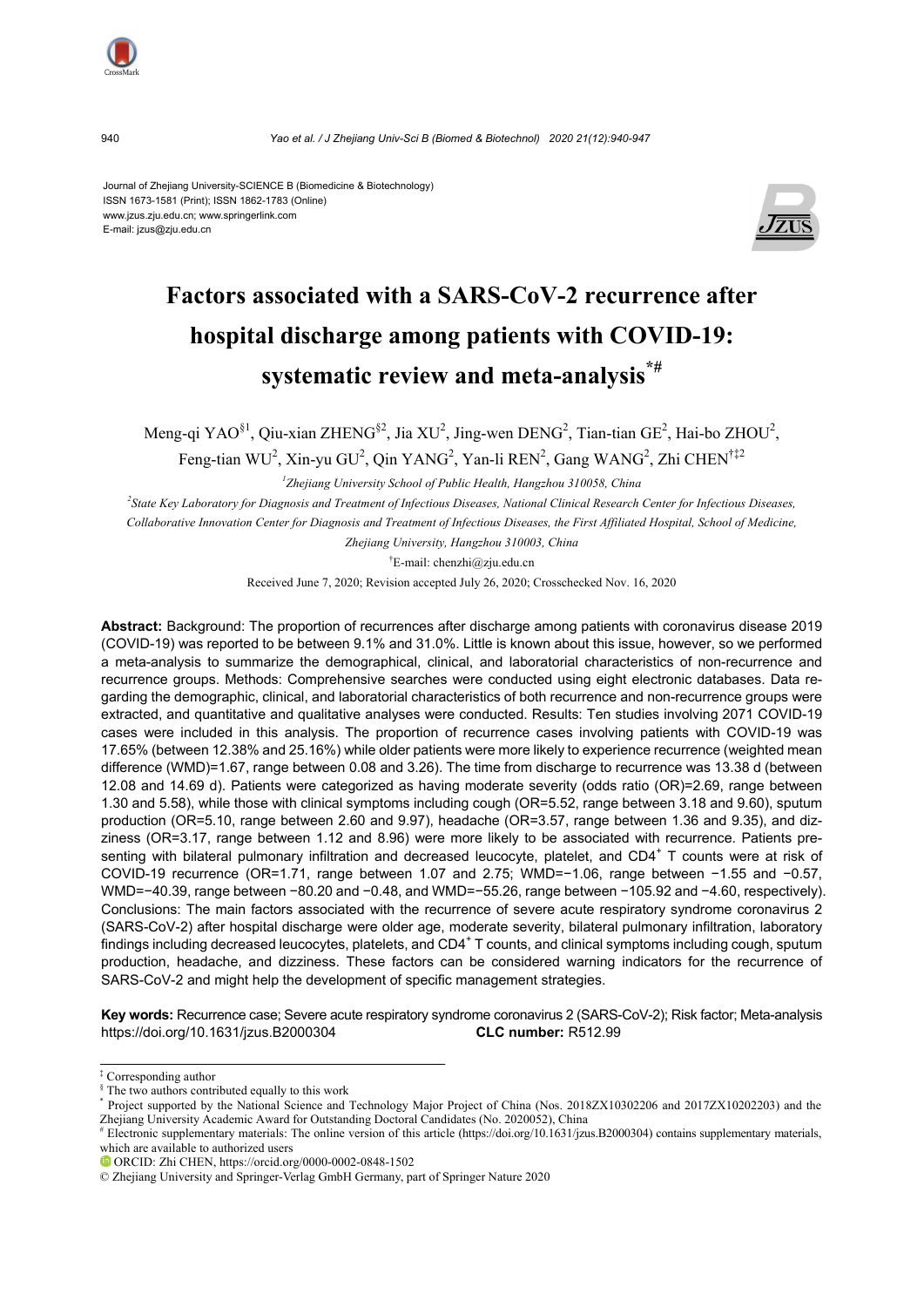## **1 Introduction**

Subsequent to the first report of coronavirus disease 2019 (COVID-19) in December 2019, this disease has spread rapidly worldwide (Chen NS et al., 2020). We know that the clinical spectrum of COVID-19 ranges widely from asymptomatic infections to death (Zhang et al., 2020). As we have developed a deeper understanding of COVID-19, progress has been made in treatment. In China, 83022 cases were reported as of June 4, 2020, and 78319 of these were cured and patients were discharged (National Health Commission of the People's Republic of China, 2020). According to the World Health Organization's guidelines and scheme of diagnosis and treatment of COVID-19 (Trial 7th Edition), patients who meet discharge criteria should have at least two consecutive negative nucleic acid test results conducted over an interval of at least 24 h (Medical Administration and Hospital Authority, 2020; Rothan and Byrareddy, 2020). The recurrence of a positive severe acute respiratory syndrome coronavirus 2 (SARS-CoV-2) RNA test result was found in some discharged patients (Chen DB et al., 2020; Hoang et al., 2020). This phenomenon raises the concern that discharged patients may be at risk of viral reactivation and should be considered potential sources of SARS-CoV-2 infection.

The proportion of recurrence cases after discharge among patients with COVID-19 is between 9.09% and 30.77% (Li YJ et al., 2020; Xiao et al., 2020; Ye et al., 2020). The short inter-episode period from discharge to first recurrence was 5 d in these cases (Yuan et al., 2020). The reasons why SARS-CoV-2 RNA has been re-detected in some discharged patients remain unclear. A number of studies have explored the factors involved in this phenomenon. Zhuo et al. (2020) reported that fever on admission is as an independent risk factor that can be used to predict recurrence outcome. A number of demographical and clinical factors including age, body mass index (BMI), and low levels of some blood parameters have been found to be driving forces in a recurrence prediction model (Huang et al., 2020). Data show that specific characteristics exhibit substantial differences between non-recurrence and recurrence groups (Jiang et al., 2020). We therefore performed a systematic review and meta-analysis to summarize data on demographic characteristics, clinical features, and laboratory findings in non-recurrence and recurrence groups as well as to explore critical factors associated with COVID-19 recurrence. These might provide more evidence for implementing preventive and controllable strategies for recurrence cases.

## **2 Methods**

## **2.1 Search strategy and selection criteria**

Studies published between May 1st, 2020 and May 29th, 2020 were comprehensively interrogated via the Web of Science, PubMed, medRxiv, bioRxiv, China National Knowledge Infrastructure (CNKI), SinoMed, VIP, and Wangfang databases. Search terms were "COVID-19," "2019-nCoV," "SARS-CoV-2," "severe acute respiratory syndrome coronavirus 2," "recurrence," "reinfection," "reactivation," "re-positive," and related terms. Details are presented in Table S1.

## **2.2 Inclusion and exclusion criteria**

The inclusion criteria used in this analysis were: (1) negative on two consecutive reverse transcriptasepolymerase chain reaction (RT-PCR) tests at least 24 h apart before being discharged and later presented with recurrence of SARS-CoV-2; (2) recurrence of SARS-CoV-2 among patients with COVID-19 as confirmed using RT-PCR; (3) studies with sufficient data to describe epidemiological and clinical characteristics of both recurrence and non-recurrence cases.

The exclusion criteria used in this analysis were: (1) studies with recurrence cases only; (2) duplicated publication data; (3) studies missing key data; (4) case reports, reviews, and studies lacking original data.

#### **2.3 Data extraction and quality assessment**

The following information was extracted from each study: first author, title, journal name, publication date, study periods, regions, sample size, demographic data (e.g., gender, age), chronic medical conditions (e.g., comorbidities, smoking history), clinical features (e.g., fever, headache), laboratory results (e.g., leukocytes, neutrophils), and radiographical features (e.g., ground-glass opacity, bilateral pulmonary infiltration). Three components, including selection, comparability, and exposure or outcome, were assessed for each study using the Newcastle-Ottawa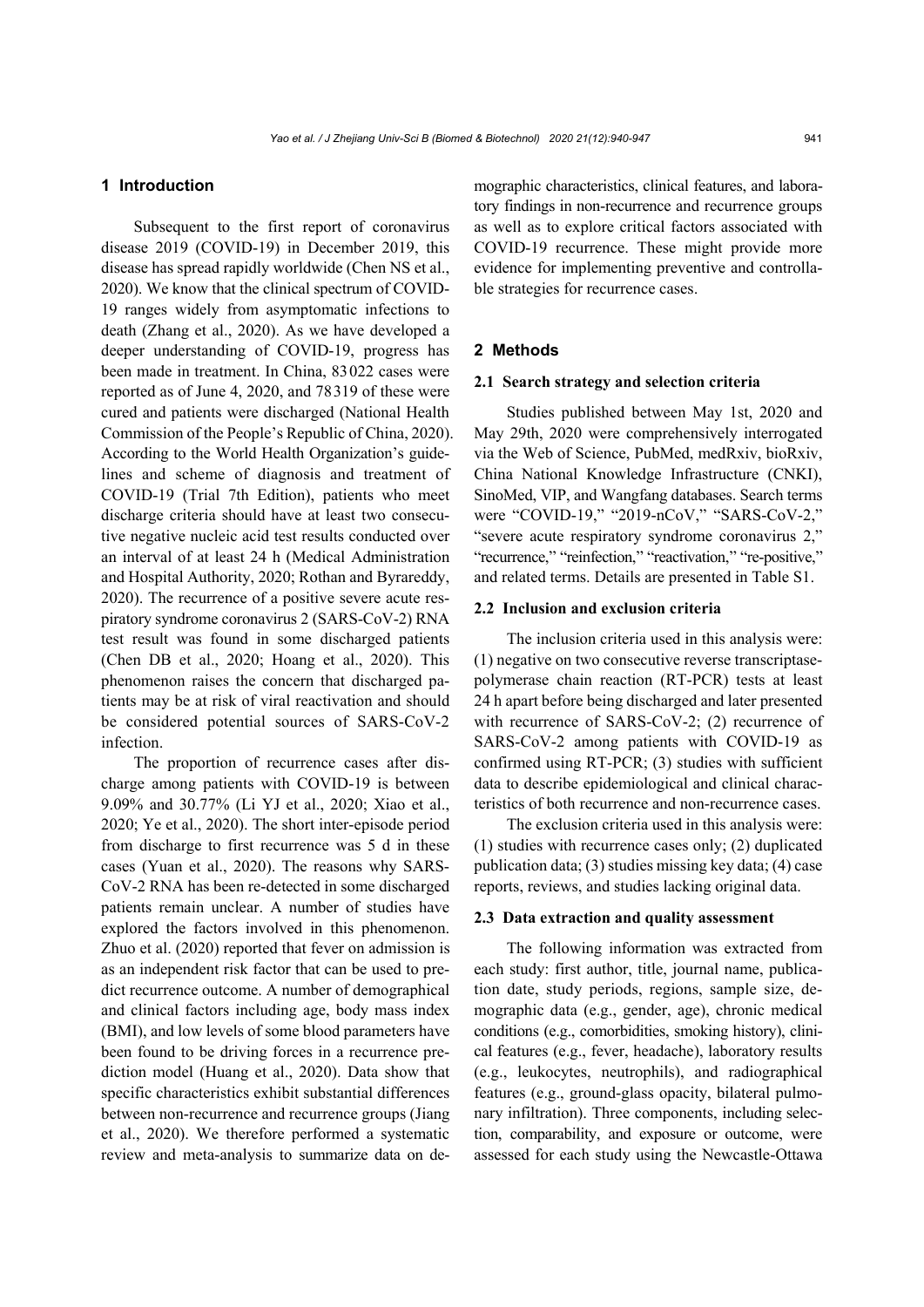Scale (Jaiswal et al., 2018; Xu and Lu, 2019). This consisted of eight items with a full score of nine stars (Stang, 2010). EndNote (Version X9) was used to manage the articles and citations.

## **2.4 Statistical analysis**

The online tool developed by Luo et al. (2018) was used to convert median and interquartile range (IQR)/range to mean and standard deviation for continuous variables. Statistical differences between continuous variables were then evaluated using the weighted mean difference (WMD) and a 95% confidence interval (95% CI), while the odds ratio (OR) and its 95% CI were calculated to estimate whether, or not, categorical variables increased the risk of SARS-CoV-2 recurrence. Heterogeneity amongst each study was then assessed using  $I^2$ ; thus, when  $I^2$  > 50%, a random-effect model was chosen, otherwise a fixed effect model was used (Ades et al., 2005). Potential publication bias was appraised using a funnel plot and Egger weighted regression (Peters et al., 2006). The software R (Version 3.2.3) was used for data clearing and analyses.

## **3 Results**

## **3.1 Search results**

A total of 999 records were identified via a database search. Titles and abstracts of 481 published studies were then screened after discarding duplicates and 56 articles were selected for detailed assessment. Subsequent to applying exclusion criteria, 10 studies consisting of 1803 non-recurrence and 268 recurrence cases were included in a meta-analysis (Fig. 1). Details are presented in Table 1.

## **3.2 Demographical and time interval features of recurrence cases**

The overall proportion of recurrence cases of SARS-CoV-2 among the patients with COVID-19 was 17.65% (95% CI: range between 12.38% and 25.16%; Figs. S1 and 2). Patients in recurrence cases were found to be older than those in non-recurrence cases (WMD=1.67, 95% CI: range between 0.08 and 3.26), Data show that BMI was lower in recurrence than in non-recurrence cases (WMD=−1.20, 95% CI: range between −2.05 and −0.35). No statistical differences were seen in the time from onset to negative SARS-CoV-2 RNA test results between recurrence and non-recurrence groups. The time from discharge to recurrence of SARS-CoV-2 was 13.38 d (95% CI: range between 12.08 and 14.69 d; Table 2).



**Fig. 1 Flow diagram of the study selection process for meta-analysis**

#### **3.3 Clinical data on recurrence cases**

Patients were categorized as having moderate severity conditions (OR=2.69, 95% CI: range between 1.30 and 5.58) while those with clinical symptoms including cough (OR=5.52, 95% CI: range between 3.18 and 9.60), sputum production (OR=5.10, 95% CI: range between 2.61 and 9.97), headache (OR=3.57, 95% CI: range between 1.36 and 9.35), and dizziness (OR=3.17, 95% CI: range between 1.12 and 8.96) were more likely to experience recurrence. Patients who presented with bilateral pulmonary infiltration were also at risk of recurrence (OR=1.71, 95% CI: range between 1.07 and 2.75; Figs. S2a and 3a). Laboratory findings show that leucocytes (WMD=−1.06, 95% CI: range between −1.55 and −0.57), platelets (WMD=−40.39, 95% CI: range between −80.20 and  $-0.48$ ), and CD4<sup>+</sup> T (WMD=−55.26, 95% CI: range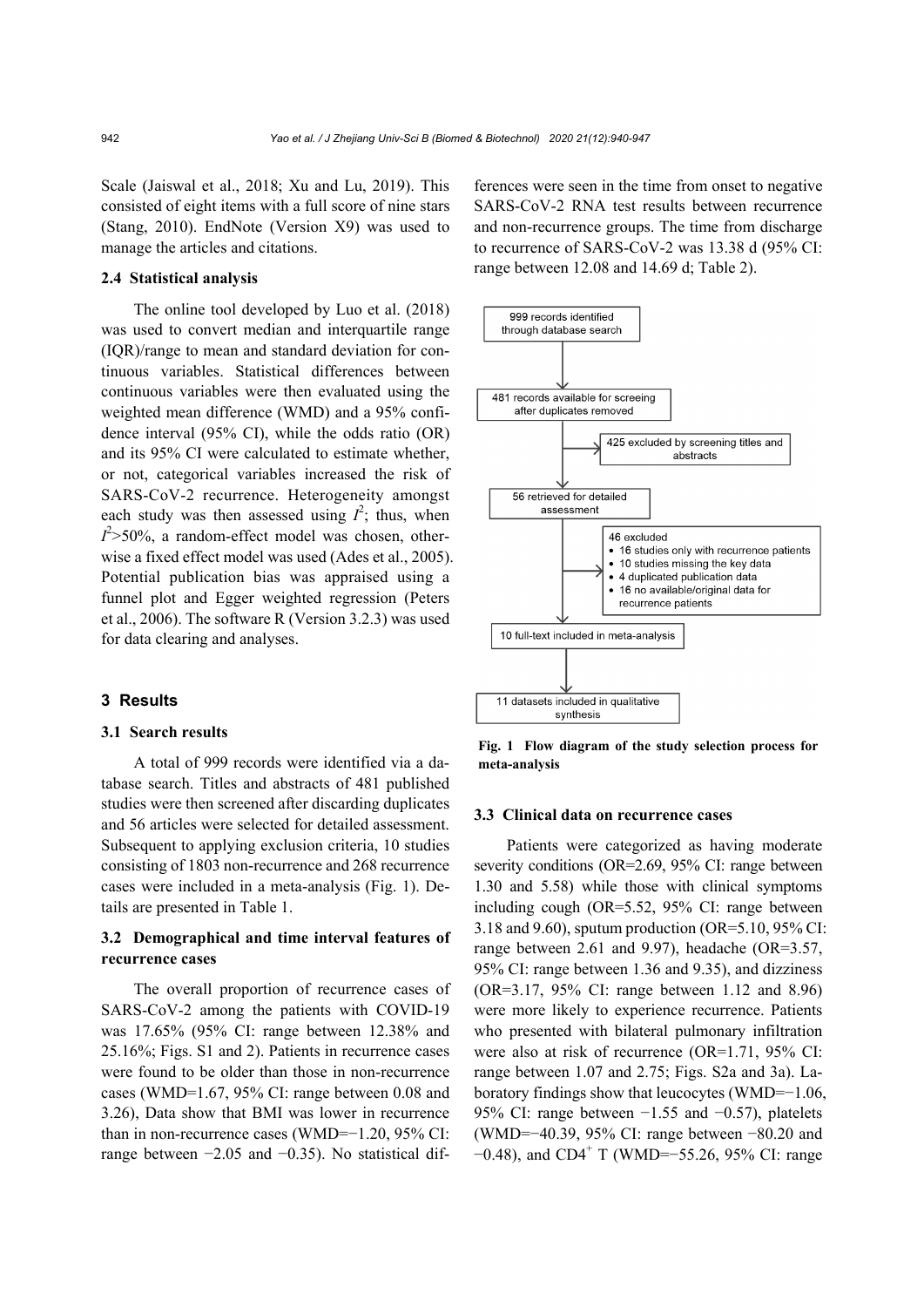| Study               | Journal name                   | Study period (year-month-day) | Region             | Sample size | Quality |
|---------------------|--------------------------------|-------------------------------|--------------------|-------------|---------|
| Chen J et al., 2020 | Aging                          | 2020/02/24-2020/04/15         | Wuhan, China       | 1067        | 6       |
| Jiang et al., 2020  | Journal of Infection           | 2020/01/28-2020/03/13         | Henan, China       | 35          | 4       |
| An et al., 2020     | <b>Annals of Translational</b> | 2020/01/23-2020/02/25         | Guangdong, China   | 242         | 6       |
|                     | Medicine                       |                               |                    |             |         |
| Zhuo et al., $2020$ | The Journal of Practical       | 2020/01/23-2020/03/03         | Guangdong, China   | 34          | 5       |
|                     | Medicine                       |                               |                    |             |         |
| Li Q et al., 2020   | Chongqing Medicine             | 2020/01/18-2020/03/15         | Chongqing, China   | 20          | 6       |
| Wong et al., 2020   | Journal of Medical Virology    | 2020/01/01-2020/04/12         | Darussalam, Brunei | 106         | 6       |
| Huang et al., 2020  | medRxiv                        | 2020/01/11-2020/04/23         | Shenzhen, China    | 414         | 6       |
| Hu et al., 2020     | JAMA Network Open              | 2020/01/25-2020/02/26         | Guizhou, China     | 69          | 6       |
| Zhao et al., $2020$ | <b>Clinical Pediatrics</b>     | 2020/01/21-2020/04/18         | Beijing, China     | 14          | 5       |
| Xiao et al., $2020$ | Journal of Medical Virology    | 2020/01/21-2020/02/12         | Wuhan, China       | 70          | 6       |

**Table 1 Studies and characteristics of COVID-19 patients included in this meta-analysis** 

**Table 2 WMD and 95% CI of demographical and time interval between recurrence and non-recurrence of COVID-19 patients** 

| Demographical and time interval       | Number of studies | <b>WMD/OR (95% CI)</b> | Heterogeneity, $I^2$ (%) |
|---------------------------------------|-------------------|------------------------|--------------------------|
| Age (year)                            |                   | 1.67(0.08, 3.26)       |                          |
| BMI $(kg/m2)$                         |                   | $-1.20(-2.05,-0.35)$   |                          |
| Time from onset to RNA negative (d)   |                   | $2.32(-3.61, 8.25)$    | 92.10                    |
| Time from discharge to recurrence (d) |                   | 13.38 (12.08, 14.69)   |                          |

WMD, weighted mean difference; CI, confidence interval; OR, odds ratio; BMI, body mass index



**Fig. 2 Overall proportion of recurrence cases among the COVID-19 patients**

between −105.92 and −4.60) all decreased in recurrence cases (Figs. S2b and 3b). The publication bias of the recurrence case proportion among the COVID-19 patients was illustrated in Fig. S3.

## **4 Discussion**

Subsequent to the outbreak of SARS in 2002 and Middle East respiratory syndrome (MERS) in 2012, coronavirus (CoV) transmission between animals and humans has been confirmed (Cauchemez et al., 2013; Cui et al., 2019). This is important because as CoVs are an emerging infectious agent, a number of notable studies have been conducted to explore the biological, epidemiological, and clinical characteristics of the new CoV (Khose et al., 2020; Li TS et al., 2020; Radzikowska et al., 2020). Throughout the early COVID-19 epidemic, the recurrence of positive SARS-CoV-2 RNA test results after hospital discharge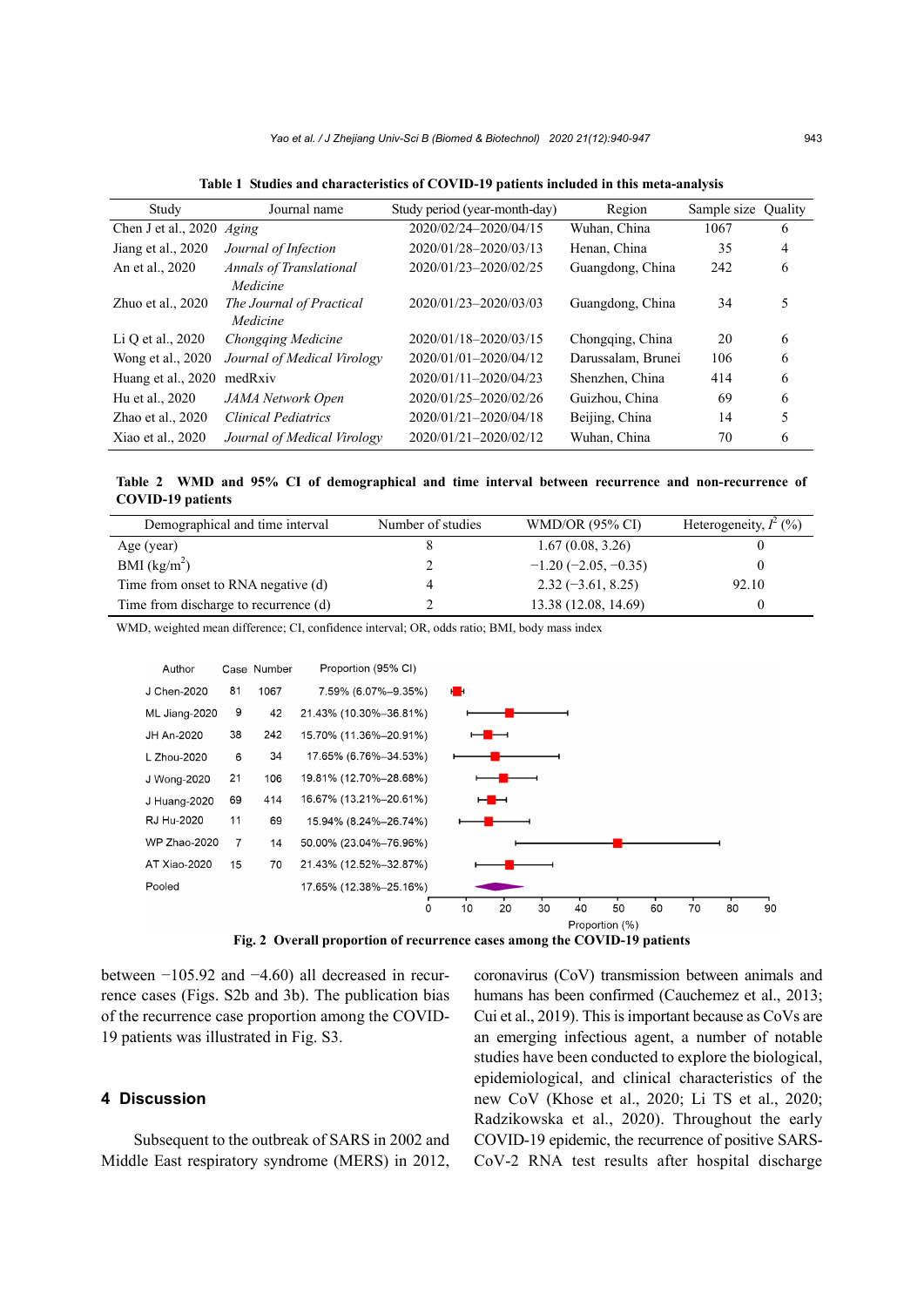

**Fig. 3 Clinical characteristic and laboratory findings associated with recurrence cases**  OR, odds ratio; CI, confidence interval; WMD, weighted mean difference

appeared in at least seven provinces in China while approximately 14% of discharged patients in Guangdong Province experienced recurrences (Li and Huang, 2020). A comprehensive understanding of this phenomenon is lacking, however.

Patient outcomes are often influenced by numerous factors. The proportion of recurrence cases among patients with COVID-19 was 17.65% while the median time between discharge and the recurrence of a positive SARS-CoV-2 RNA test result was 13.38 d. In order to detect recurrence cases early, the diagnosis and treatment of COVID-19 (Trial 7th Edition) should follow a revised management strategy of the discharged patient from "should continue 14 d self-health condition monitoring" to "continue 14 d isolation management and health condition monitoring" (Li and Huang, 2020). Results show that older aged people are at higher risk of positive SARS-CoV-2 RNA recurrence. Previous research has shown that older people are more likely to develop severe COVID-19 and even die (Wu and McGoogan, 2020). Thus, due to poor self-health status, lower immunity, and chronic medical conditions, older patients have relatively weak virus clearance rates and tolerance, and may lead to recurrence. Moderate severity cases easily developed into recurrence cases, a conclusion supported by previous work (Xiao et al., 2020). Data show statistical differences between cough and sputum production both recurred and did not in the study of Huang et al. (2020). These cases are associated with a higher risk of recurrence. Headaches and dizziness are the most common neurological manifestations associated with COVID-19; however, detailed mechanisms have yet not to be reported and so further research is needed (Ahmad and Rathore, 2020). Integrated into larger-scale sample sizes from each research, headaches and dizziness were also associated with recurrence. Thus, in the study of Chen J et al. (2020), elevated interleukin-6 (IL-6) levels and increased lymphocytes were also shown to be risk factors associated with recurrence. In our study, patients with bilateral pulmonary infiltration and decreased leucocyte, platelet, and  $CD4^+$  T counts were more likely to experience recurrence. Indeed, in multivariate regression analysis, patients who presented with bilateral pulmonary infiltration turned out to be at serve recurrence risk for positive SARS-CoV-2 RNA. Chen J et al. (2020) assumed that these results may be attributed to potentially undetectable amount of SARS-CoV-2 which persists in respiratory epithelia during patient recovery. SARS-CoV-2 infection can also lead to a severe dysfunctional immune response (Hui et al., 2020). Studies have also shown that patients with abnormal, over-activated immunity and "cytokine storms," characterized as immune cell infiltration and elevated pro-inflammatory cytokine release, are also at high risk (Liu S et al., 2020; Song et al., 2020). Immune cells such as white blood cells enable the body to defend itself against external infections and play an important role in response to viruses (Liu W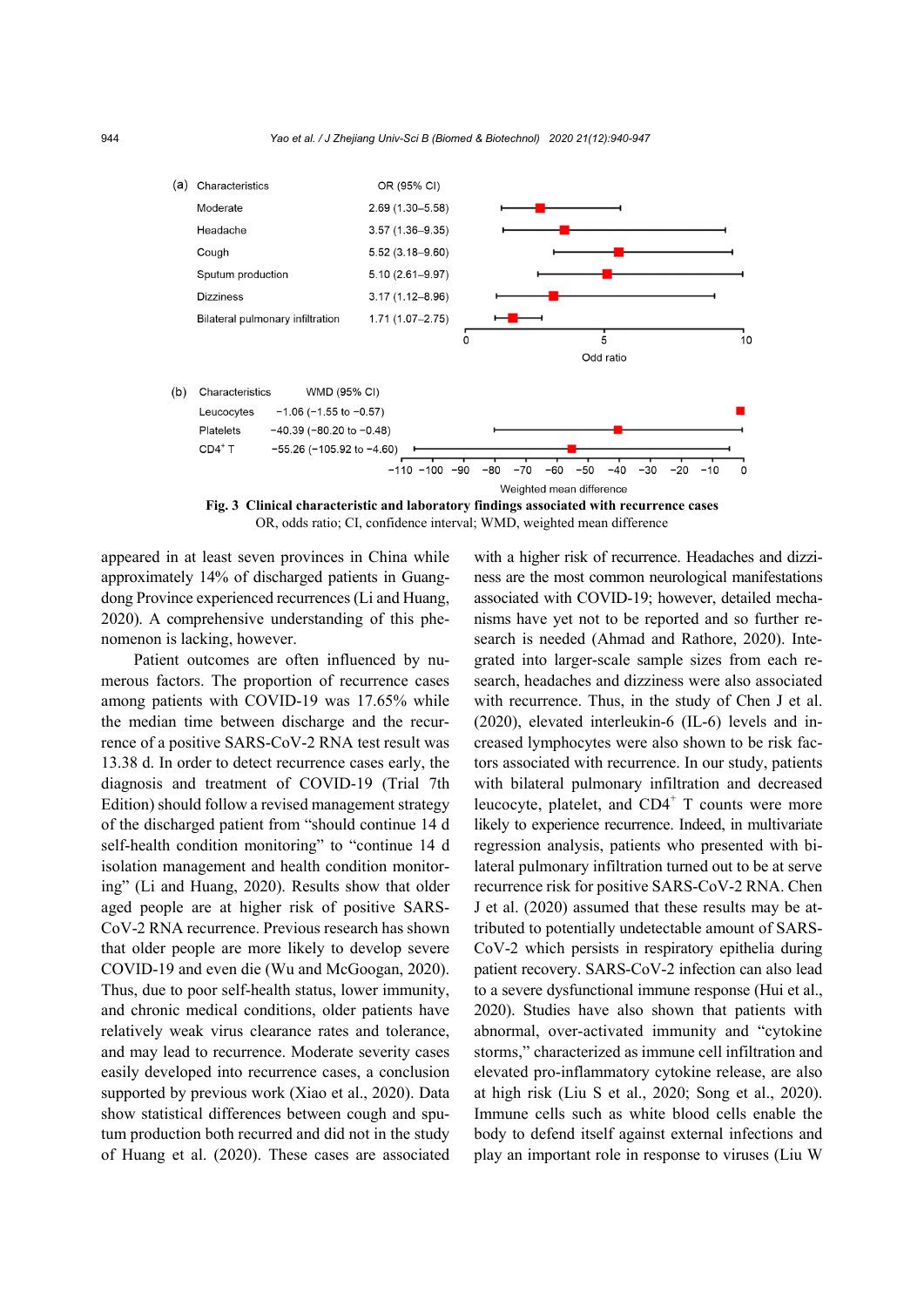et al., 2020). Guo et al. (2019) previously reported that  $CD3^+$  T,  $CD3^+CD4^+$  T, and  $CD3^+CD8^+$  T cells significantly decreased in fatal COVID-19 cases (Guo et al., 2019; Zhou et al., 2020). Over-activated T and T-cell inhibitory factor expression may also lead to decreased T cell exhaustion (Altmann and Boyton, 2020; Bellesi et al., 2020; Remy et al., 2020). Decreased cellular immune function might also lead to incomplete virus clearance and recurrences. Indeed, in study of Lippi et al. (2020), a lower platelet count was significantly correlated with severe COVID-19 and death cases while thrombocytopenia in COVID-19 implies serious organ malfunction or physiologic decompensation. The progression of COVID-19 promotes the activation of platelets and alters their function, which means that SARS-CoV-2 interacts with platelets during the infection process (Hottz et al., 2020). These results may explain the lower platelet count, also found in recurrence cases.

Several other possible factors could also induce a SARS-CoV-2 recurrence. Firstly, false-negative RT-PCR results are due to sample sources, sampling procedures, and sensitivity/specificity of a test kit (Yang et al., 2020). Secondly, SARS-CoV-2 RNA shed in feces from at least two weeks to more than one month, and up to a maximum of 83 d has also been reported (Cai et al., 2020; Li N et al., 2020). Thirdly, when the body is infected with a virus, a specific antibody is produced and therefore a body will have a certain period of protection against secondary infections. It remains unknown whether, or not, recovered patients will be immune when exposed again to the virus.

## **5 Conclusions**

A total of 1803 cases of non-recurrence as well as 268 recurrences were included in this study to analyze the factors contributing to SARS-CoV-2 reappearances. Older age, moderately severe cases, and clinical manifestations including cough, sputum production, headache, and dizziness are all recurrence risk factors. Radiographic signs and laboratory findings including bilateral pulmonary infiltration as well as decreased numbers of leucocytes, platelets, and CD4+ T cells are more likely associated with SARS-CoV-2 recurrences. These factors should be considered as early warning signs for recurrence. It is therefore necessary to self-quarantine for 14 d after discharge, while process management from diagnosis, isolation, and treatment to discharge requires strict control.

## **Contributors**

Zhi CHEN, Meng-qi YAO, and Qiu-xian ZHENG designed the analysis. Meng-qi YAO, Qiu-xian ZHENG, and Jia XU finished the analysis and prepared the manuscript. Jing-wen DENG, Tian-tian GE, Hai-bo ZHOU, and Feng-tian WU prepared the figures and tables. Xin-yu GU, Qin YANG, Yan-li REN, and Gang WANG prepared the tables and edited this manuscript. Zhi CHEN supervised the study. All authors reviewed and approved the final version of the manuscript.

## **Compliance with ethics guidelines**

Meng-qi YAO, Qiu-xian ZHENG, Jia XU, Jing-wen DENG, Tian-tian GE, Hai-bo ZHOU, Feng-tian WU, Xin-yu GU, Qin YANG, Yan-li REN, Gang WANG, and Zhi CHEN declare that they have no conflict of interest.

This article does not contain any studies with human or animal subjects performed by any of the authors.

## **References**

- Ades AE, Lu G, Higgins JPT, 2005. The interpretation of random-effects meta-analysis in decision models. *Med Decis Making*, 25(6):646-654. https://doi.org/10.1177/0272989x05282643
- Ahmad I, Rathore F, 2020. Neurological manifestations and complications of COVID-19: a literature review. *J Clin Neurosci*, 77:8-12.

https://doi.org/10.1016/j.jocn.2020.05.017

- Altmann DM, Boyton RJ, 2020. SARS-CoV-2 T cell immunity: specificity, function, durability, and role in protection. *Sci Immunol*, 5(49):eabd6160. https://doi.org/10.1126/sciimmunol.abd6160
- An JH, Liao XJ, Xiao TY, et al., 2020. Clinical characteristics of the recovered COVID-19 patients with re-detectable positive RNA test. *Ann Transl Med*, 8(17):1-12. https://doi.org/10.21037/atm-20-5602
- Bellesi S, Metafuni E, Hohaus S, et al., 2020. Increased CD95 (Fas) and PD-1 expression in peripheral blood T lymphocytes in COVID-19 patients. *Br J Haematol*, 191(2): 207-211.

https://doi.org/10.1111/bjh.17034

- Cai JH, Xu J, Lin DJ, et al., 2020. A case series of children with 2019 novel coronavirus infection: clinical and epidemiological features. *Clin Infect Dis*, 71(6):1547-1551. https://doi.org/10.1093/cid/ciaa198
- Cauchemez S, van Kerkhove MD, Riley S, et al., 2013. Transmission scenarios for Middle East respiratory syndrome coronavirus (MERS-CoV) and how to tell them apart. *Euro Surveill*, 18(24):20503.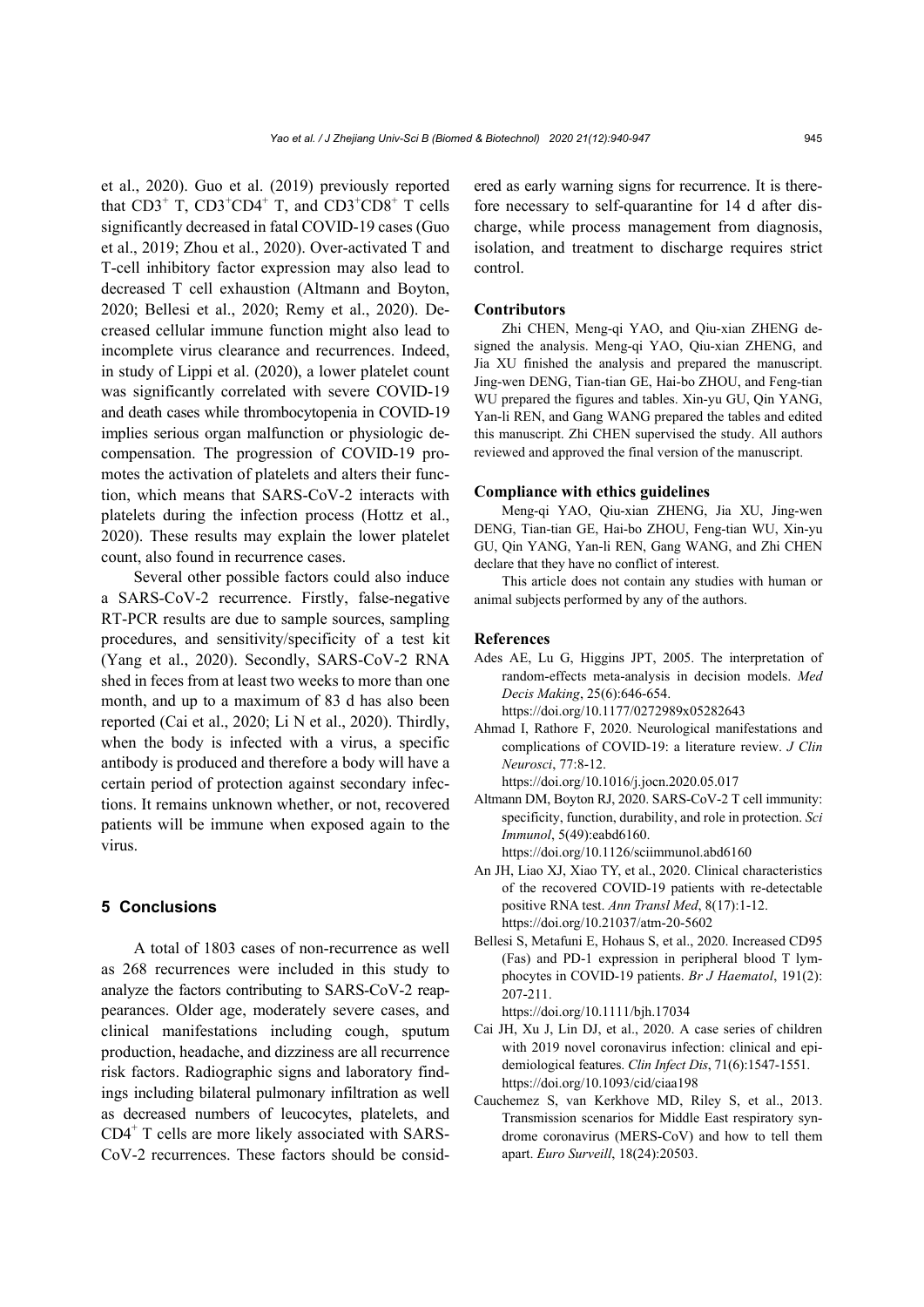Chen DB, Xu WX, Lei ZY, et al., 2020. Recurrence of positive SARS-CoV-2 RNA in COVID-19: a case report. *Int J Infect Dis*, 93:297-299.

https://doi.org/10.1016/j.ijid.2020.03.003

Chen J, Xu XP, Hu J, et al., 2020. Clinical course and risk factors for recurrence of positive SARS-CoV-2 RNA: a retrospective cohort study from Wuhan, China. *Aging*, 12(17):16675-16689.

https://doi.org/10.18632/aging.103795

Chen NS, Zhou M, Dong X, et al., 2020. Epidemiological and clinical characteristics of 99 cases of 2019 novel coronavirus pneumonia in Wuhan, China: a descriptive study. *Lancet*, 395(10223):507-513.

https://doi.org/10.1016/s0140-6736(20)30211-7

- Cui J, Li F, Shi ZL, 2019. Origin and evolution of pathogenic coronaviruses. *Nat Rev Microbiol*, 17(3):181-192. https://doi.org/10.1038/s41579-018-0118-9
- Guo LX, Wei D, Zhang XX, et al., 2019. Clinical features predicting mortality risk in patients with viral pneumonia: the MuLBSTA score. *Front Microbiol*, 10:2752. https://doi.org/10.3389/fmicb.2019.02752
- Hoang VT, Dao TL, Gautret P, 2020. Recurrence of positive SARS-CoV-2 in patients recovered from COVID-19. *J Med Virol*, 92(11):2366-2367. https://doi.org/10.1002/jmv.26056

Hottz ED, Azevedo-Quintanilha IG, Palhinha L, et al., 2020.

- Platelet activation and platelet-monocyte aggregate formation trigger tissue factor expression in patients with severe COVID-19. *Blood*, 136(11):1330-1341. https://doi.org/10.1182/blood.2020007252
- Hu RJ, Jiang ZX, Gao HM, et al., 2020. Recurrent positive reverse transcriptase-polymerase chain reaction results for coronavirus disease 2019 in patients discharged from a hospital in China. *JAMA Netw Open*, 3(5):e2010475. https://doi.org/10.1001/jamanetworkopen.2020.10475
- Huang J, Zheng L, Li Z, et al., 2020. Recurrence of SARS-CoV-2 PCR positivity in COVID-19 patients: a single center experience and potential implications. medRxiv, preprint.

https://doi.org/10.1101/2020.05.06.20089573

- Hui KPY, Cheung MC, Perera RAMP, et al., 2020. Tropism, replication competence, and innate immune responses of the coronavirus SARS-CoV-2 in human respiratory tract and conjunctiva: an analysis in ex-vivo and in-vitro cultures. *Lancet Respir Med*, 8(7):687-695. https://doi.org/10.1016/s2213-2600(20)30193-4
- Jaiswal S, Liu XB, Wei QC, et al., 2018. Effect of corticosteroids on atrial fibrillation after catheter ablation: a meta-analysis. *J Zhejiang Univ-Sci B (Biomed & Biotechnol)*, 19(1):57-64. https://doi.org/10.1631/jzus.B1600529
- Jiang ML, Li Y, Han ML, et al., 2020. Recurrent PCR positivity after hospital discharge of people with coronavirus disease 2019 (COVID-19). *J Infect*, 81(1):147-178. https://doi.org/10.1016/j.jinf.2020.03.024
- Khose S, Moore JX, Wang HE, 2020. Epidemiology of the 2020 pandemic of COVID-19 in the state of Texas: the

first month of community spread. *J Community Health*, 45(4):696-701.

https://doi.org/10.1007/s10900-020-00854-4

- Li LQ, Huang SL, 2020. Whether the repositive rate of 14% of discharged patients in guangdong is infectious is not clear. Caixin (in Chinese). http://china.caixin.com/2020-02-25/ 101520334.html
- Li N, Wang X, Lv TF, 2020. Prolonged SARS-CoV-2 RNA shedding: not a rare phenomenon. *J Med Virol*, 92(11): 2286-2287. https://doi.org/10.1002/jmv.25952
- Li Q, Zhang H, Deng SY, et al., 2020. Expression and morphological analysis of peripheral blood lymphocytes subsets in patients with 2019 noval coronavirus. *Chongqing Med*, online (in Chinese).
- Li TS, Lu HZ, Zhang WH, 2020. Clinical observation and management of COVID-19 patients. *Emerg Microbes Infect*, 9(1):687-690. https://doi.org/10.1080/22221751.2020.1741327
- Li YJ, Hu YY, Yu YY, et al., 2020. Positive result of Sars-Cov-2 in faeces and sputum from discharged patient with COVID-19 in Yiwu, China. *J Med Virol*, 92(10):1938- 1947.

https://doi.org/10.1002/jmv.25905

Lippi G, Plebani M, Henry BM, 2020. Thrombocytopenia is associated with severe coronavirus disease 2019 (COVID-19) infections: a *meta*-analysis. *Clin Chim Acta*, 506:145- 148.

https://doi.org/10.1016/j.cca.2020.03.022

Liu S, Zhi YX, Ying S, 2020. COVID-19 and asthma: reflection during the pandemic. *Clin Rev Allergy Immunol*, 59(1):78-88.

https://doi.org/10.1007/s12016-020-08797-3

Liu W, Tao ZW, Wang L, et al., 2020. Analysis of factors associated with disease outcomes in hospitalized patients with 2019 novel coronavirus disease. *Chin Med J*, 133(9): 1032-1038.

https://doi.org/10.1097/cm9.0000000000000775

Luo DH, Wan X, Liu JM, et al., 2018. Optimally estimating the sample mean from the sample size, median, mid-range, and/or mid-quartile range. *Stat Methods in Med Res*, 27(6): 1785-1805.

https://doi.org/10.1177/0962280216669183

- Medical Administration and Hospital Authority, 2020. National Health Commission's COVID-19 Diagnosis and Treatment Protocol (Trial Version 7) (in Chinese). http://www.nhc. gov.cn/yzygj/s7652m/202003/a31191442e29474b98bfed 5579d5af95.shtml
- National Health Commission of the People's Republic of China, 2020. Update on COVID-19 as of 24:00, March 17 (in Chinese). http://www.nhc.gov.cn/xcs/yqtb/202003/97 b96f03fa3c4e8d8d0bf536271a10c0.shtml
- Peters JL, Sutton AJ, Jones DR, et al., 2006. Comparison of two methods to detect publication bias in meta-analysis. *JAMA*, 295(6):676-680. https://doi.org/10.1001/jama.295.6.676